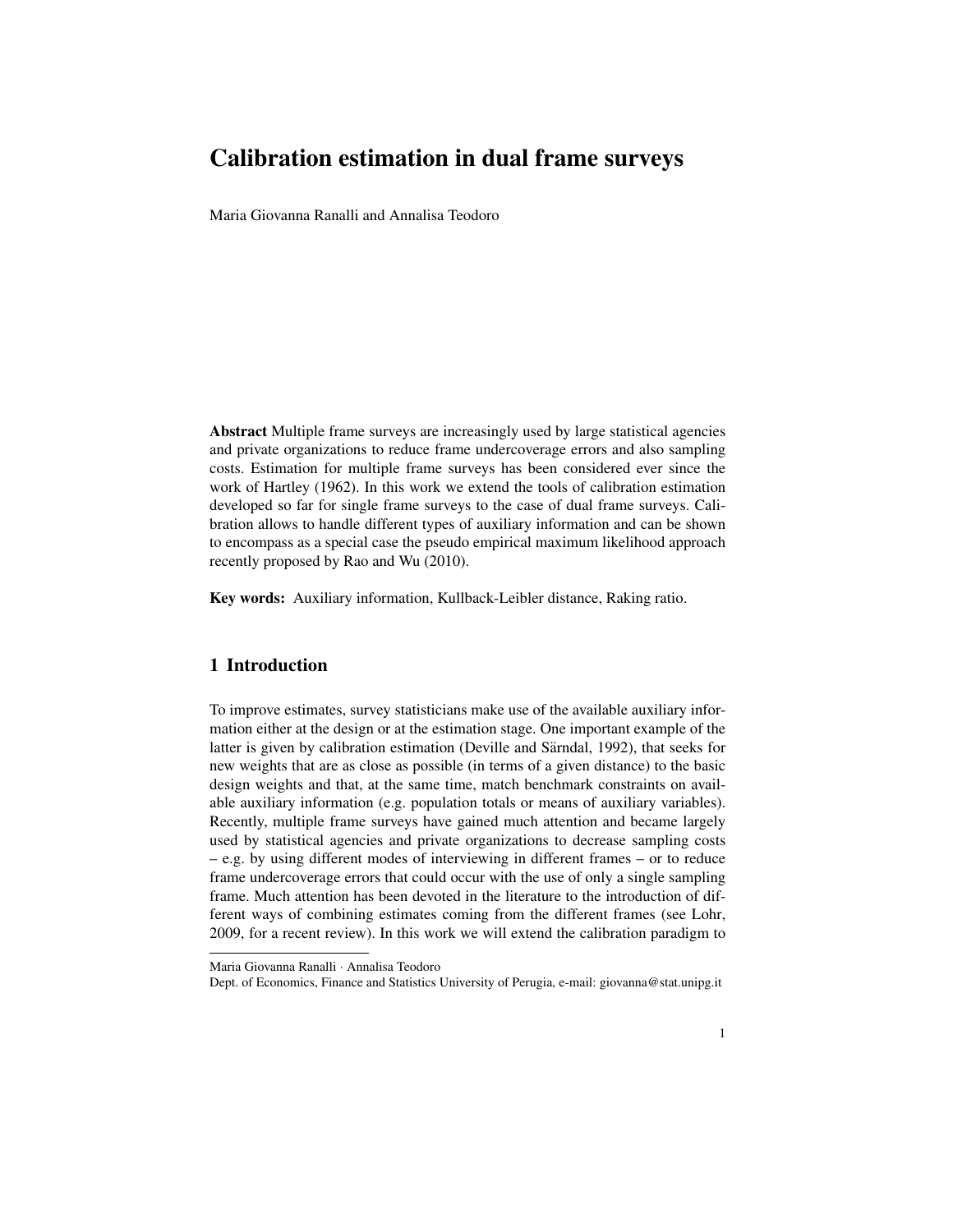the estimation of the total of a variable of interest in dual frame surveys as a general tool to include auxiliary information, also available at different levels.

#### 2 Calibration estimation for dual-frame surveys

Let *A* and *B* denote two sampling-frames, both can be incomplete, but it is assumed that together cover the entire finite population  $\mathcal{U} = \{1, \ldots, k, \ldots, N\}$ . Let  $\mathcal{A}$  be the set of population units in frame *A* and  $\mathscr B$  the set of population units in frame *B*. The population of interest,  $\mathcal{U}$ , may be divided into three mutually exclusive domains,  $a = \mathcal{A} \cap \mathcal{B}^c$ ,  $b = \mathcal{A}^c \cap \mathcal{B}$  and  $ab = \mathcal{A} \cap \mathcal{B}$ . It is convenient to create a duplicate domain  $ba = \mathcal{B} \cap \mathcal{A}$ , which is identical to  $ab = \mathcal{A} \cap \mathcal{B}$  (see Rao and Wu, 2010). Let *N*,  $N_A$ ,  $N_B$ ,  $N_a$ ,  $N_b$ ,  $N_{ab}$ ,  $N_{ba}$  be the number of population units in  $\mathcal{U}$ , *A*, *B*, *a*, *b*, *ab*, *ba*, respectively. It follows that  $N_A = N_a + N_{ab}$ ,  $N_B = N_b + N_{ab}$  and  $N = N_a + N_b + N_{ab} = N_a + N_b + N_{ba}$ . Let  $\delta_k(a) = 1$  if  $k \in a$  and 0 otherwise, so that  $\sum_{k=1}^{N} \delta_k(a) = N_a$ . Let  $\delta_k(b)$ ,  $\delta_k(ab)$  and  $\delta_k(ba)$  be defined similarly.

The objective is to estimate the finite population total  $Y = \sum_{k=1}^{N} y_k$  of a variable of interest *y*. Note that

$$
Y = Y_a + \eta Y_{ab} + (1 - \eta)Y_{ba} + Y_b, \tag{1}
$$

where  $Y_a = \sum_{k=1}^{N} \delta_k(a) y_k$ ,  $Y_{ab}$ ,  $Y_{ba}$  and  $Y_b$  are defined similarly, and  $0 \le \eta \le 1$ . To this end, two probability samples *s<sup>A</sup>* and *s<sup>B</sup>* are drawn independently from frame *A* and frame *B* of sizes  $n_A$  and  $n_B$ , respectively. Each design induces first-order inclusion probabilities  $\pi_k^A$  and  $\pi_k^B$ , respectively, and sampling weights  $d_k^A = 1/\pi_k^A$  and  $d_k^B =$ 1/ $\pi_k^B$ . The sample *s<sub>A</sub>* can be post-stratified as *s<sub>A</sub>* = *s<sub>a</sub>* ∪ *s<sub>ab</sub>*, where *s<sub>a</sub>* = *s<sub>A</sub>* ∩ *a* and  $s_{ab} = s_A \cap ab$ . Similarly,  $s_B = s_b \cup s_{ba}$ , where  $s_b = s_B \cap b$  and  $s_{ba} = s_B \cap (ba)$ . Note that  $s_{ab}$  and  $s_{ba}$  are both from the same domain *ab*, but  $s_{ab}$  is part of the frame *A* sample and  $s_{ba}$  is part of the frame *B* sample. In this way, we have a sort of "poststratified" sample  $s = s_a \cup s_{ab} \cup s_{ba} \cup s_b$  with "poststratum" sample sizes  $(n_a, n_{ab}, n_{ba}, n_b)$ . Note that  $n_A = n_a + n_{ab}$  and  $n_B = n_b + n_{ba}$ .

If no auxiliary information is available at the estimation stage, each component of (1) can be estimated by its Horvitz-Thompson estimator  $(\hat{Y}_a = \sum_{k \in S_A} d_k^A \delta_k(a) y_k$ , and similarly for the other components, see e.g. Hartley, 1962). The value of  $\eta$  can be chosen to minimize the variance of  $\hat{Y}$ . Such a value depends on the variable *y* except in the case of simple random sampling from both frames (see Lohr, 2009, for a review of alternative methods).

Now, let  $x_k$  be the value taken on unit  $k$  by a vector of auxiliary variables of which we assume to know the population total  $\mathbf{t}_x = \sum_{k=1}^N \mathbf{x}_k$ . Using the calibration paradigm (Deville and Särndal, 1992), we wish to modify the aforementioned basic Horvitz-Thompson estimator to obtain a more accurate estimation of the total *Y*. In particular, let the basic design weights in each post-stratum be  $d_{a_k} = d_k^A \delta_k(a)$ ,  $d_{ab_k} = d_k^A \delta_k(ab)$ ,  $d_{ba_k} = d_k^B \delta_k(ba)$  and  $d_{b_k} = d_k^B \delta_k(b)$ . Then, we wish to find new weights  $(w_{a_k}, w_{ab_k}, w_{b a_k}, w_{b k})$  that are as close as possible to the basic weights, in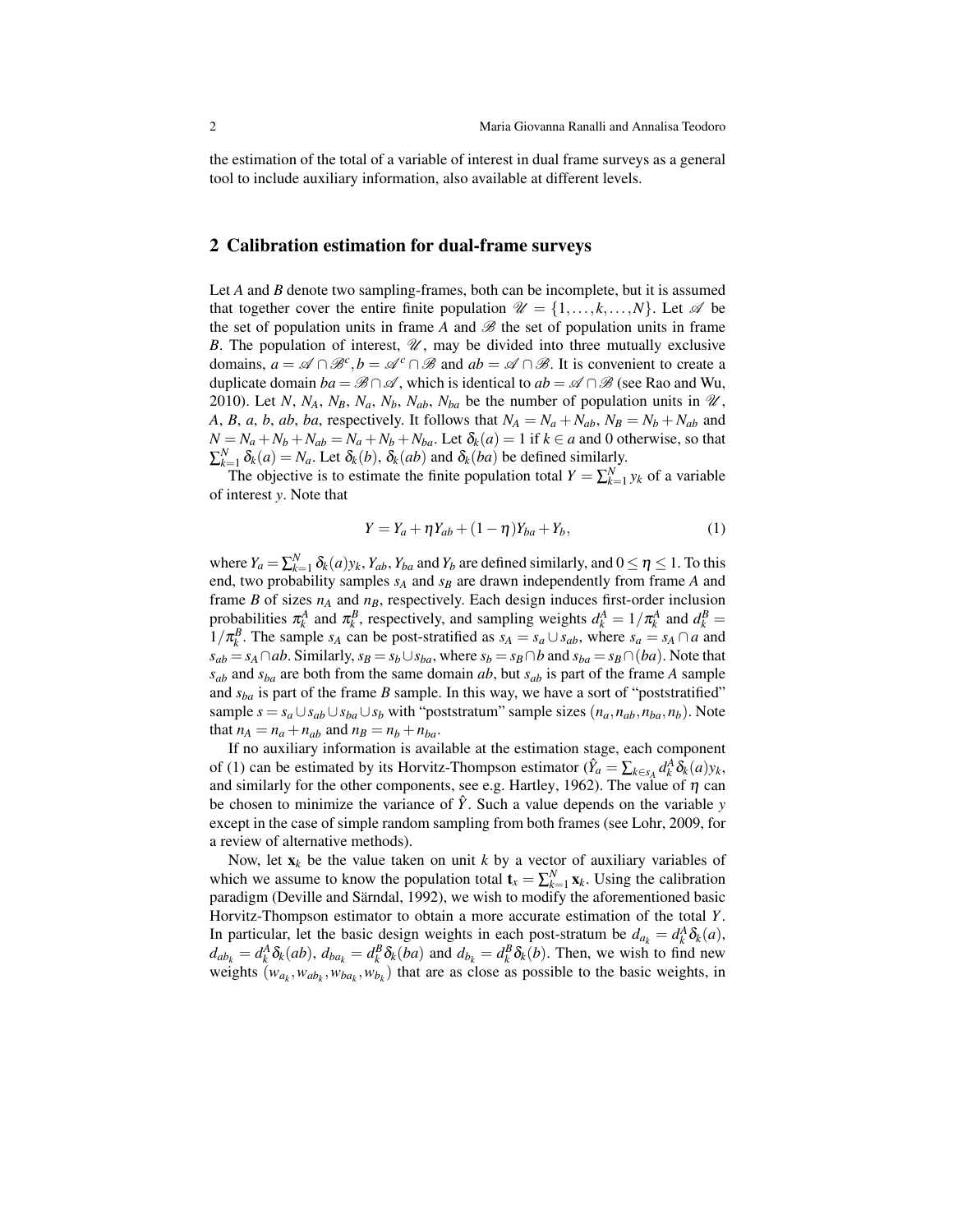Calibration estimation in dual frame surveys 3

terms of the following distance

$$
\sum_{k \in s_a} G(w_{a_k}, d_{a_k}) + \eta \sum_{k \in s_{ab}} G(w_{ab_k}, d_{ab_k}) + (1 - \eta) \sum_{k \in s_{ba}} G(w_{ba_k}, d_{ba_k}) + \sum_{k \in s_b} G(w_{b_k}, d_{b_k})
$$
\n(2)

and satisfy benchmark constraints on the known population totals. Let the distance function in (2) satisfy the usual conditions required in calibration estimation (see e.g. the set of distance functions provided in Deville and Särndal, 1992). We will now consider three simple examples of the vector x.

#### Case 1.  $N_A$ ,  $N_B$  and  $N_{ab}$  are all known.

Let  $\mathbf{x}_k = (\delta_k(a), \delta_k(ab), \delta_k(ba), \delta_k(b))$ , for  $k = 1, \ldots, N$ . Then,  $\mathbf{t}_x = (N_a, N_{ab}, N_{ba}, N_b)$ and the four calibration constraints can be written as

$$
\sum_{k \in s_a} w_{a_k} = N_a, \quad \sum_{k \in s_{ab}} w_{ab_k} = N_{ab}, \quad \sum_{k \in s_{ba}} w_{ba_k} = N_{ba}, \quad \sum_{k \in S_b} w_{b_k} = N_b.
$$
 (3)

It can be shown that regardless of the choice of the distance measure  $G(\cdot, \cdot)$ , the new weights will take the Hajek form

$$
w_{a_k} = d_{a_k} \frac{N_a}{\hat{N}_a}, \quad w_{ab_k} = d_{ab_k} \frac{N_{ab}}{\hat{N}_{ab}}, \quad w_{ba_k} = d_{ba_k} \frac{N_{ba}}{\hat{N}_{ba}}, \quad w_{b_k} = d_{b_k} \frac{N_b}{\hat{N}_b}.
$$
 (4)

Note that if we take as the distance function in (2) the Kullback-Leibler divergence, which is defined for the first term as  $G(w_{a_k}, d_{a_k}) = \sum_{k \in s_a} d_{a_k} \log(d_{a_k}/w_{a_k}) =$  $\sum_{k \in S_a} d_{a_k} \log(d_{a_k}) - \sum_{k \in S_a} d_{a_k} \log(w_{a_k})$ , i.e. the case 4 distance in Deville and Särndal (1992), we can simply verify that minimizing this distance is equivalent to maximizing the second member on the right, that is equivalent to the maximum PEL method proposed by Rao and Wu (2010).

Case 2.  $N_A$ ,  $N_B$  are known and  $N_{ab}$  is unknown.

We can consider this as a case of *incomplete post-stratification* (see e.g. Deville et al., 1993), of which raking ratio is a particular case. In this case  $\mathbf{x}_k = (\delta_k(a) +$  $\delta_k(ab), \delta_k(ba) + \delta_k(b)$ , for  $k = 1, \ldots, N$ . Then,  $\mathbf{t}_x = (N_A, N_B)$  and the two calibration constraints are given by  $\sum_{k \in S_a} w_{a_k} + \sum_{k \in S_{ab}} w_{ab_k} = N_A$ ,  $\sum_{k \in S_{ba}} w_{ba_k} +$  $\sum_{k \in S_b} w_{b_k} = N_B$ . If we consider the Euclidean distance in (2), given for the first term by  $G(w_{a_k}, d_{a_k}) = \sum_{k \in s_a} (w_{a_k} - d_{a_k})^2 / 2d_{a_k}$ , then the calibrated weights are

$$
w_{a_k} = d_{a_k} N_A / (\hat{N}_a + \hat{N}_{ab}) \quad \text{and} \quad w_{ab_k} = d_{ab_k} N_A / (\hat{N}_a + \hat{N}_{ab}) \tag{5}
$$

and similarly for  $w_{ba_k}$  and  $w_{b_k}$ . Since  $\sum_{k \in s_a} w_{a_k} = \hat{N}_A^w = \hat{N}_a N_A / (\hat{N}_a + \hat{N}_{ab})$ , then we have  $w_{a_k} = d_{a_k} \hat{N}_a^w / \hat{N}_a$ , that is similar to  $w_{a_k}$  in (4) except that  $N_a$  is estimated. Case 3.  $N_A$ ,  $N_B$ ,  $N_{ab}$  and the population total in frame *A* of a variable *x* are known.

Let  $\mathbf{x}_k = (\delta_k(a), \delta_k(ab), \delta_k(ba), \delta_k(b), \delta_k(a)x_k + \delta_k(ab)x_k)$ , for  $k = 1, \ldots, N$ . Then,  $\mathbf{t}_x = (N_a, N_{ab}, N_{ba}, N_b, X_A)$ , where  $X_A$  is the population total of *x* in frame *A*, and the calibration constraints can be written as

$$
\sum_{k \in s_a} w_{a_k} = N_a, \quad \sum_{k \in s_{ab}} w_{ab_k} = N_{ab}, \quad \sum_{k \in s_{ba}} w_{ba_k} = N_{ba}, \quad \sum_{k \in S_b} w_{b_k} = N_b,
$$